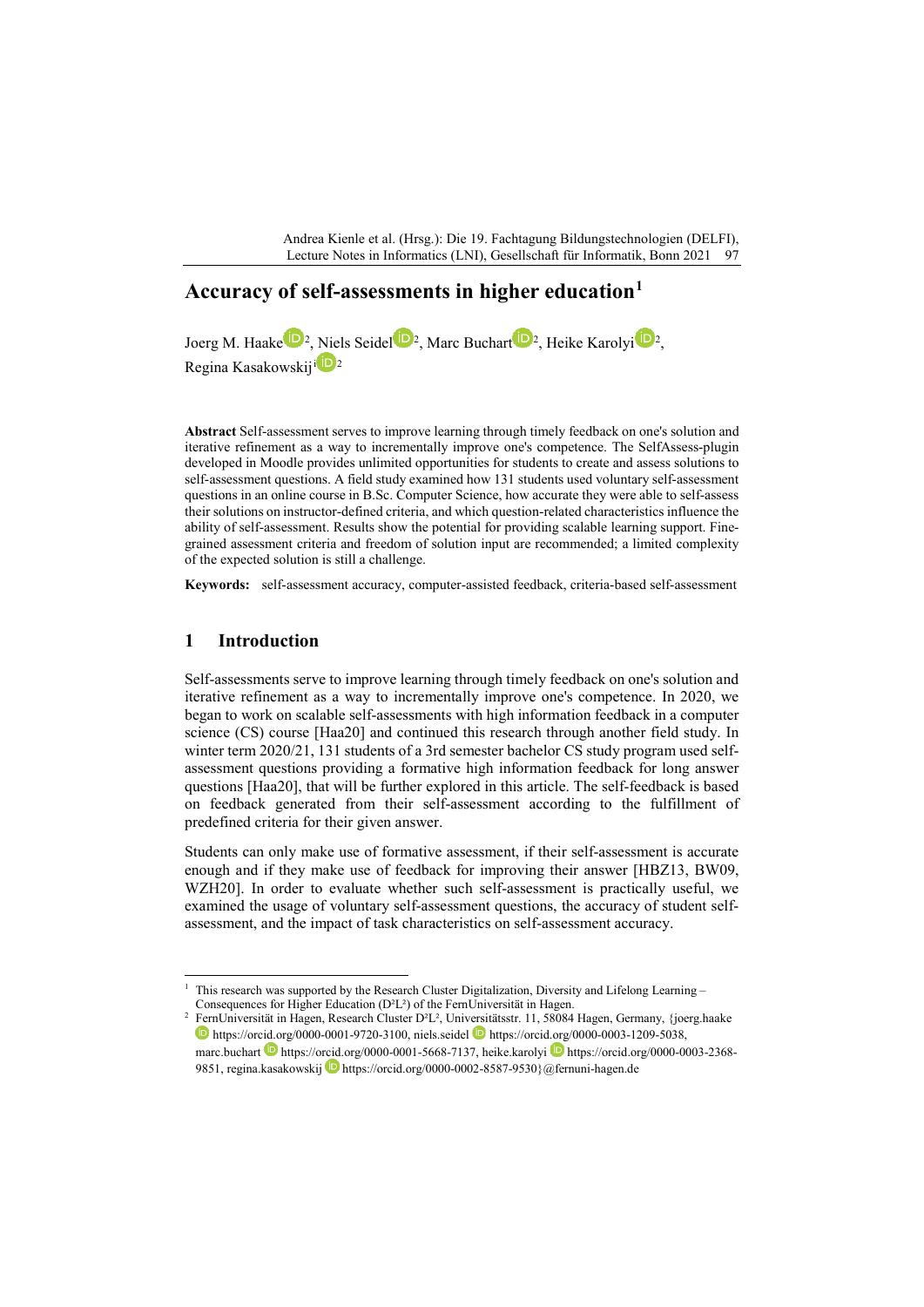## **2 Related work**

To support students with a scalable immediate feedback and repeatability, a new question type named self-assessment with high information feedback was presented as an approach in an online learning environment [Haa20]. Self-assessments in online learning environments offer learners a variety of exercise options to deal with learning goals, requirements and assessment criteria and therefore giving an opportunity to make use of a self-feedback to increase one's learning success [Har17]. Self-assessments are especially helpful, if students are also able to accurately assess their actual performance or at least improve their assessment after a repetition.

Many students tend to evaluate themselves inaccurately, in particular when they are at the beginning of their studies. Students with poorer results tend to overestimate their own performance [Lew10, TG+12, Car20, BLT15]. [Lew10] found that academically more competent students have a more accurate self-assessment than less competent students and that the self-assessment ability of a student does not improve over the duration of a semester. In contrast, [BLT15] found an improvement over a longer period of time. Giving students criteria to assess themselves and also providing a teacher's feedback clearly helped students to understand the criteria and standards in order to get a realistic perception of their performance. They also stated that disruptive patterns of assessment within a sequence of subjects can reduce convergence between student and tutor evaluation. In addition, [Car20] showed that students who initially had a high level of accuracy in their self-assessment worsened in their accuracy in a subsequent exercise, and students with initially poor accuracy improved in their accuracy. Students are able to evaluate themselves accurately if they are trained beforehand and given criteria and feedback to both, self-evaluation and mistakes in their solution [Tha17].

Accuracy improvement is related to experience, training, feedback and by typical standards, for example in the form of criteria [PR14, Tha17]. Appropriate feedback supports students to regulate themselves and thus improve their self-evaluation [Car20, WZH20]. In addition, criteria are required in order to acquire knowledge about the standards [Sad89, WZH20]. However, it remains open what influence usage patterns have on the accuracy of self-assessment. Usage and task design have not yet been sufficiently investigated in connection with self-assessments. Our work contributes to better understand a learner's needs and to provide better learning support through interventions.

## **3 The Self-Assessment question type in a nutshell**

In order to support iterative improvement, the SelfAssess-plugin [Ste21], that allows students to create and assess solutions unlimited times, was implemented in Moodle. Figure 1 shows the process of working on a self-assessment question. Students can open a question to start work. The plugin shows the question and asks the student to create and upload a solution. Solutions may be uploaded as image (e.g. photo, scan) or PDF file.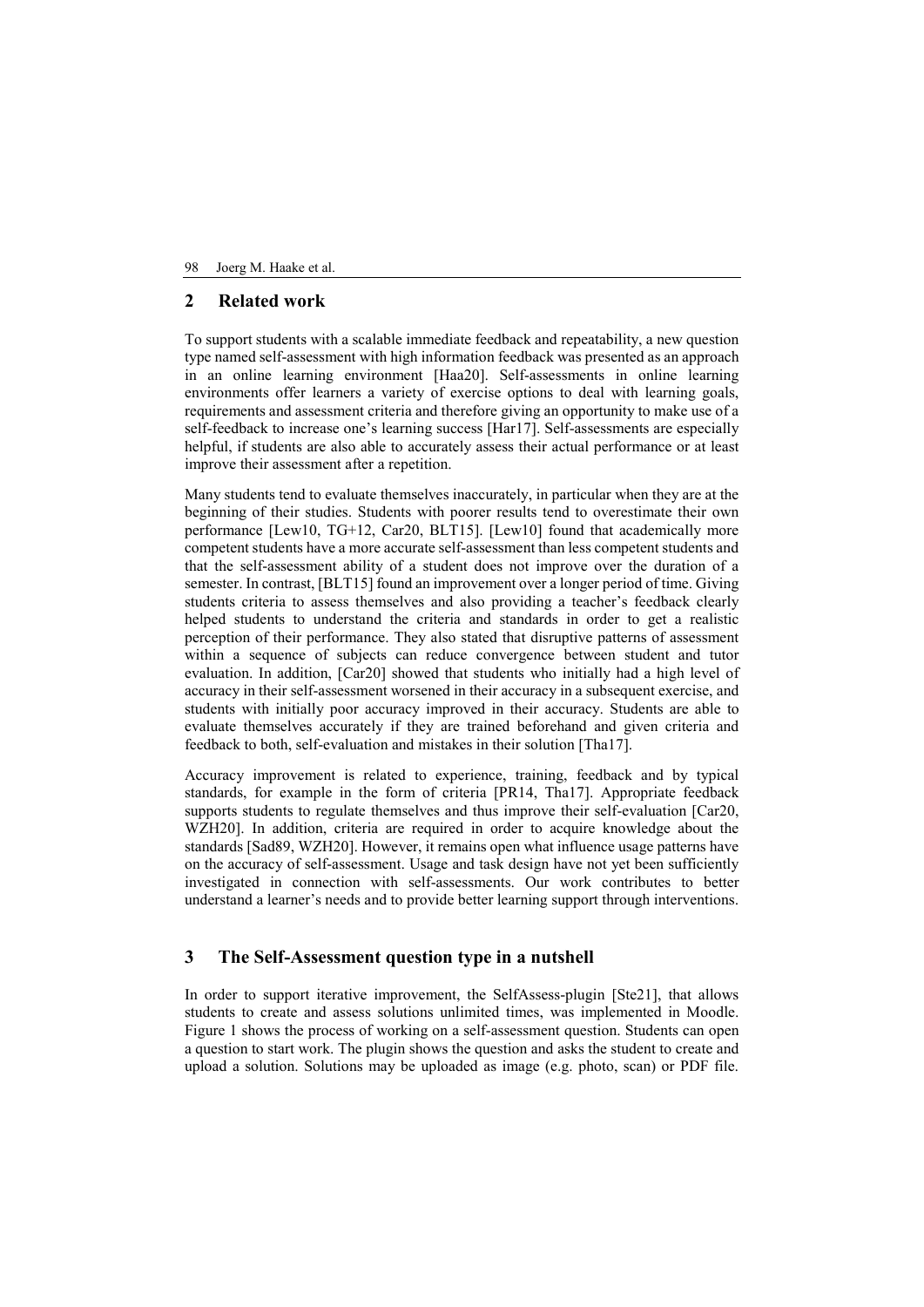

Thereafter, the plugin presents a list of instructor-defined assessment criteria, offers a link to the sample solution, and asks to assess the uploaded solution. The plugin then presents feedback to the students based on their self-assessment. For this purpose, instructors defined an error tree for each question that maps typical errors to detect one or a combination of not considered criteria on one feedback text. Feedback texts help the student to improve their solution, e.g. by providing learning goal feedback (such as misconceived concepts) and learning process feedback (such as links to relevant resources, things to improve, or activities to do), until they self-assess their solution as correct or as good enough [Haa20]. After receiving the feedback, students could either improve their solution by performing a new iteration of the process (create, upload, self-assess the improved solution again, receive feedback, and take or decline another iteration) or finish the exercise.



Figure 1: Iterative problem-solving process in the SelfAssess-plugin

### **4 Study**

In order to evaluate whether such self-assessment is practically useful, we examine in this paper three research questions. RQ1: How do students make use of voluntary selfassessment questions? Here, we examine the extent of usage over time and of questions related to each course unit, successive improvements, as well as handwritten vs. machine edited. RQ2: How well do learners self-assess their solutions? Here, we examine (1) accuracy of self-assessment by comparing student self-assessment with instructor assessment, (2) whether accuracy is related to the quality of the student answer, and (3) how accuracy of a student changes with successive trials. RQ3: What self-assessment question-related characteristics influence the self-assessment? Here, we look at the impact of item difficulty and discrimination index on self-assessment accuracy.

### **4.1 Method**

*Participants and design:* The study was conducted in the compulsory course "Operating Systems and Computer Networks" of the distance learning B.Sc. Computer Science (CS course) in the winter semester 2020/2021. For the enrolled students a supplementary course was set up in a Moodle learning environment including the SelfAssess-plugin (cf. section 3). The use of the learning environment was voluntary, but conditional on a twostep consent to use the platform and to participate in the study. The second informed consent for participation in the study could be withdrawn or granted again at any time,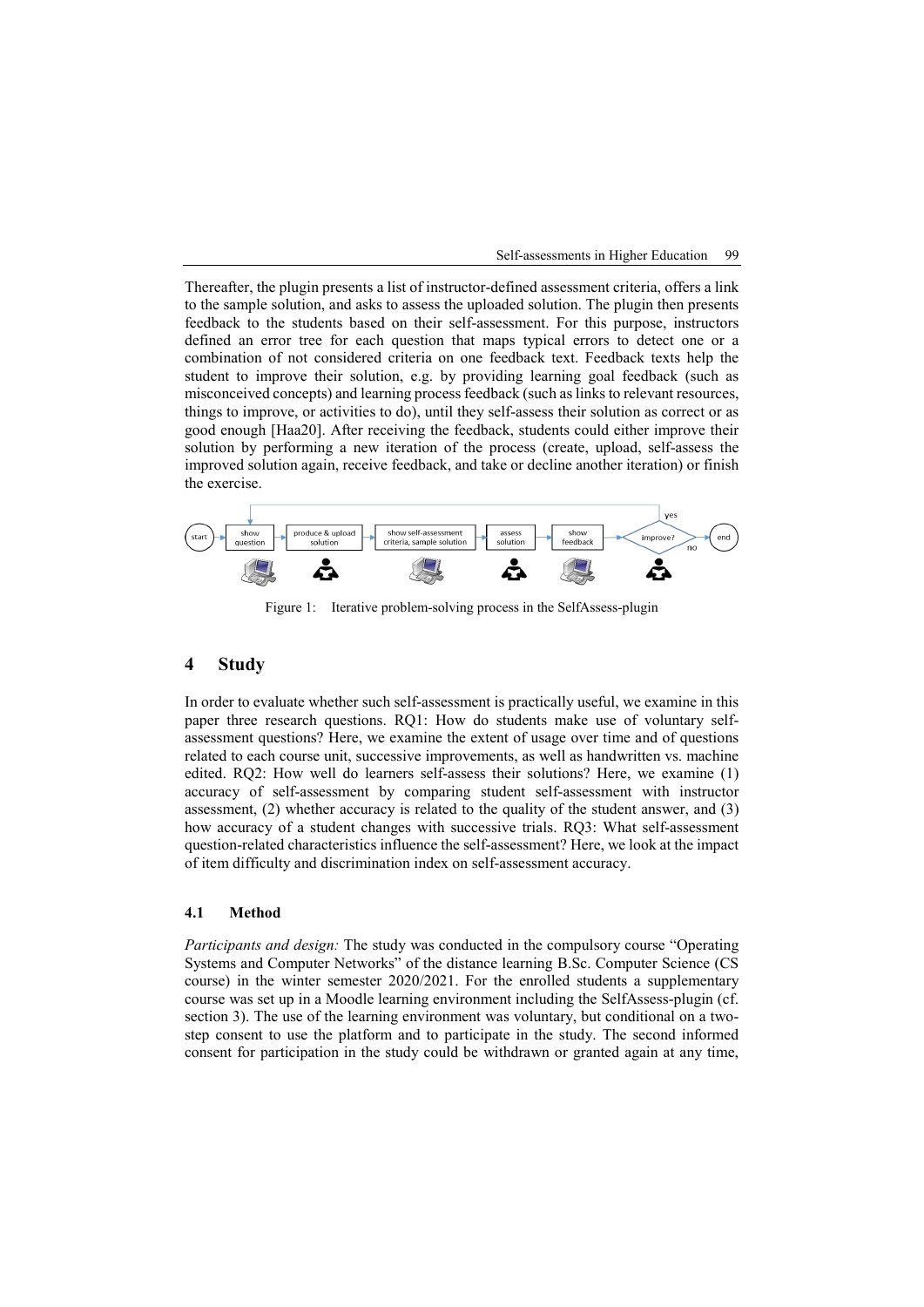while the first consent was required for GDPR compliance. As an incentive for students' participation, additional exercises such as self-tests, self-assessments, and assignments were offered, as well as additional tools for semester planning and for reading the digital course texts. These differences in the learning offer are comparable to different didactic offers of tutors in face-to-face teaching. Students not participating in the study had no disadvantages regarding the examination, since the course texts provided to all enrolled students form the basis of the examination.

180 of the 534 CS course participants agreed to take part in the study and to use the set up Moodle instance. By the end of the semester, the same number of active participants had been recorded. The participating students were between 19 and 65 years old (M=37.21, SD=9.03). The gender of the participants was: 128 male and 52 female.

*Material:* The moodle course contained four units including course texts, a usenet forum, recordings of live sessions, and questions for exam preparation. For this study, the instructor created 42 self-assessment questions (cf. dataset [HMS21]) assigned to the course units, complementing 23 MC-questions, and 30 exercises corrected by a tutor. Selfassessment questions were aimed at training constructive or analytical skills. Therefore, criteria for self-assessment were tailored to test properties of a correct solution – often implicating steps of a correct argumentation or computation. Thus, a binary scale was sufficient for letting students assess whether their solution fulfills the respective criterion.

*Data collection and analysis:* User interactions and user inputs within the Moodle environment have been captured in the database, especially in the standard log store. Compared to other question type plugins the SelfAssess-plugin [Ste21] enables more detailed logging capabilities. Additionally, the uploaded students' solution was stored in the Moodle data folder. These files have been used for expert rating by the course instructor. The validity of the student solution, the file type and the writing style (by hand or typewritten) was classified along with the correctness of valid uploaded solutions. Results of the manual analysis were merged afterwards with the log store data.

*Procedure:* The course and thus the field study began on October 1st, 2020. Students were free to choose when to start with the course and when to engage with which tasks and exercises. The course ended after 182 days, with only the first 161 days considered in this study. Results of the individual oral exams are expected within the following twelve months. Thus, the following results should be considered as preliminary.

*Measures:* As shown in section 3, each self-assessment question defines a number N of criteria with (1) an associated text expressing the condition that the student needs to evaluate as being fulfilled by his/her solution and (2) a boolean indicator, whether this criterion should hold for a correct solution or not (i.e. indicating a distractor). Students could open the question in the plugin, read the question text, create a solution, upload it, read the assessment criteria texts and select those that they deem fulfilled by their solution. The resulting self-assessment can be represented as a N-tuple of zeros or ones, indicating whether the i-th criterion has been selected by the student.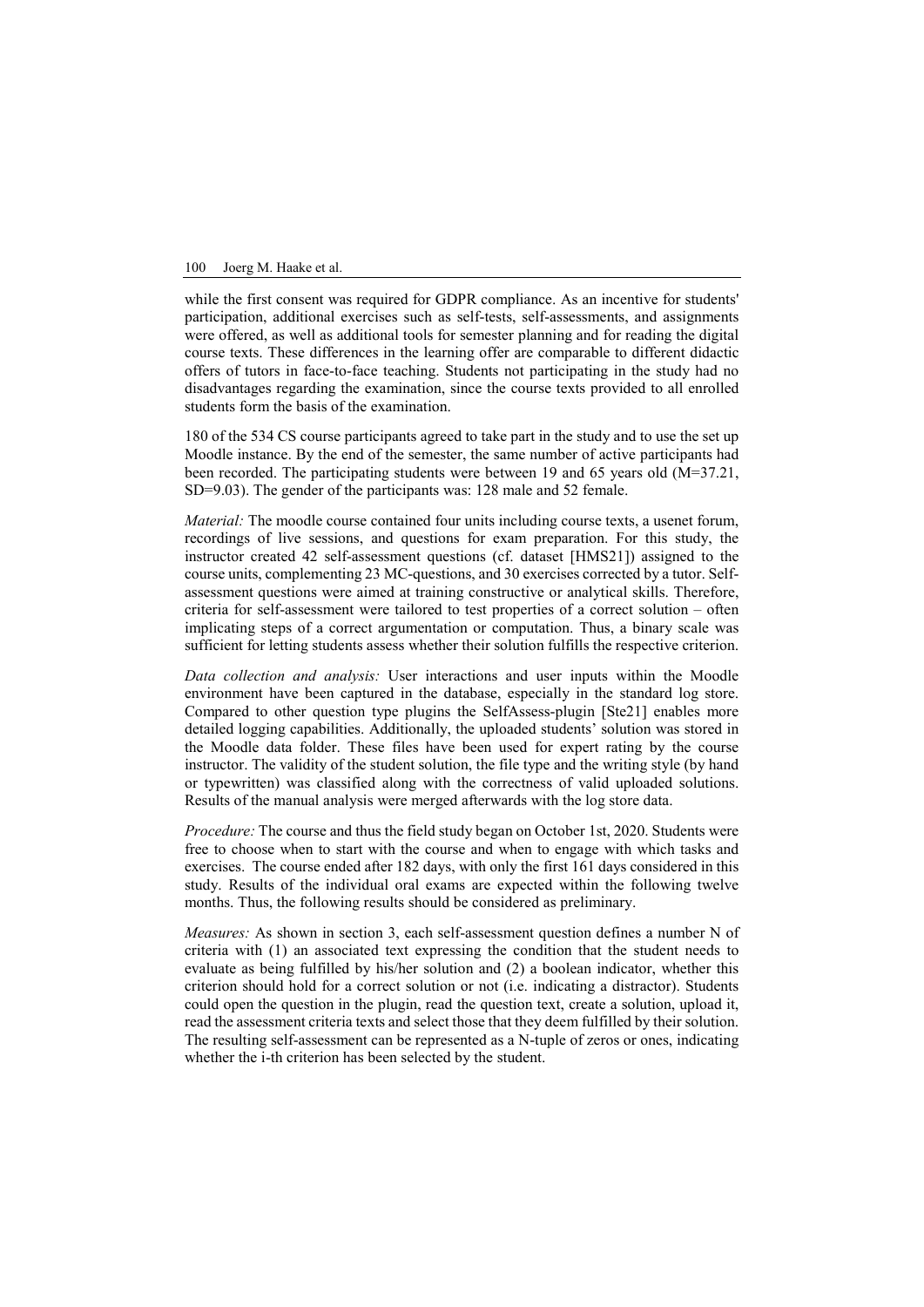

In order to measure the accuracy of a student's self-assessment for a given self-assessment question, we asked the instructor who defined the self-assessment question to provide a coding schema that defines when a solution fulfills a given criterion or not. Using this coding schema, the instructor rated the uploaded student solutions on the given criteria, resulting in instructor assessments represented by similar N-tuples.

The Hamming distance [Ham50] denotes the number of differences between the two Ntuples. Zero differences denote identical assessments and thus optimal accuracy. A value of N indicates completely different assessments and thus a completely inaccurate selfassessment. Student self-assessment accuracy is then defined as the Hamming similarity between the instructor assessment x and the student's self-assessment y [Ham50]:

 $Accuracy(x, y) = HammingSimilarity(x, y) = 1 - \frac{HammingDistance(x, y)}{N} \in [0..1] \subset \mathbb{R}$ 

A value of zero denotes completely inaccurate self-assessment while a value of one denotes completely accurate self-assessment. This definition allows us to compare the self-assessment accuracy of questions having a different number of criteria.

While the previous definitions apply to individual students on an individual selfassessment we can extend the analysis to *question accuracy* representing the mean of all accuracies of student self-assessments of a question.

In addition, the instructor ratings enabled an evaluation of the question items using classical test theory (CTT) [DeC10]. In CTT, the item difficulty and the item discrimination index are commonly used. Item difficulty is the mean score for an item within a population of participants in a range of zero and one. For ease of interpretation, we transpose item difficulty to the difference between one and the mean score. This means that tasks with a low mean score are considered difficult, and vice versa. Since questions that are too difficult  $(> 7)$  impair motivation, the majority of questions should have a difficulty between .3 and .7. The discrimination index is the correlation of the total scores and the achieved scores for the particular task. Values above .3 are considered good, between .2 and .3 acceptable, between .1 and .2 marginal, and below .1 poor.

### **4.2 Results**

*RQ1 - Use of voluntary self-assessment questions:* 131 participants performed at least on self-assessment. 97 participants uploaded only appropriate solutions regarding the question, while 7 participants consistently submitted unrelated files and 24 participants uploaded both. In 472 of the 1,472 uploaded files obviously no content-related connection with the respective question could be determined. The majority of the valid uploads was typed on a digital device, 144 files consisted of photos or screenshots of handwritings. As the semester progresses, a decreasing number of active participants and responses could be observed regarding all course activities (Fig. 2). 33 participants repeated individual self-assessment questions. Most repetitions took place within a time range of less than two days, only 15 participants repeated a question after more than two days.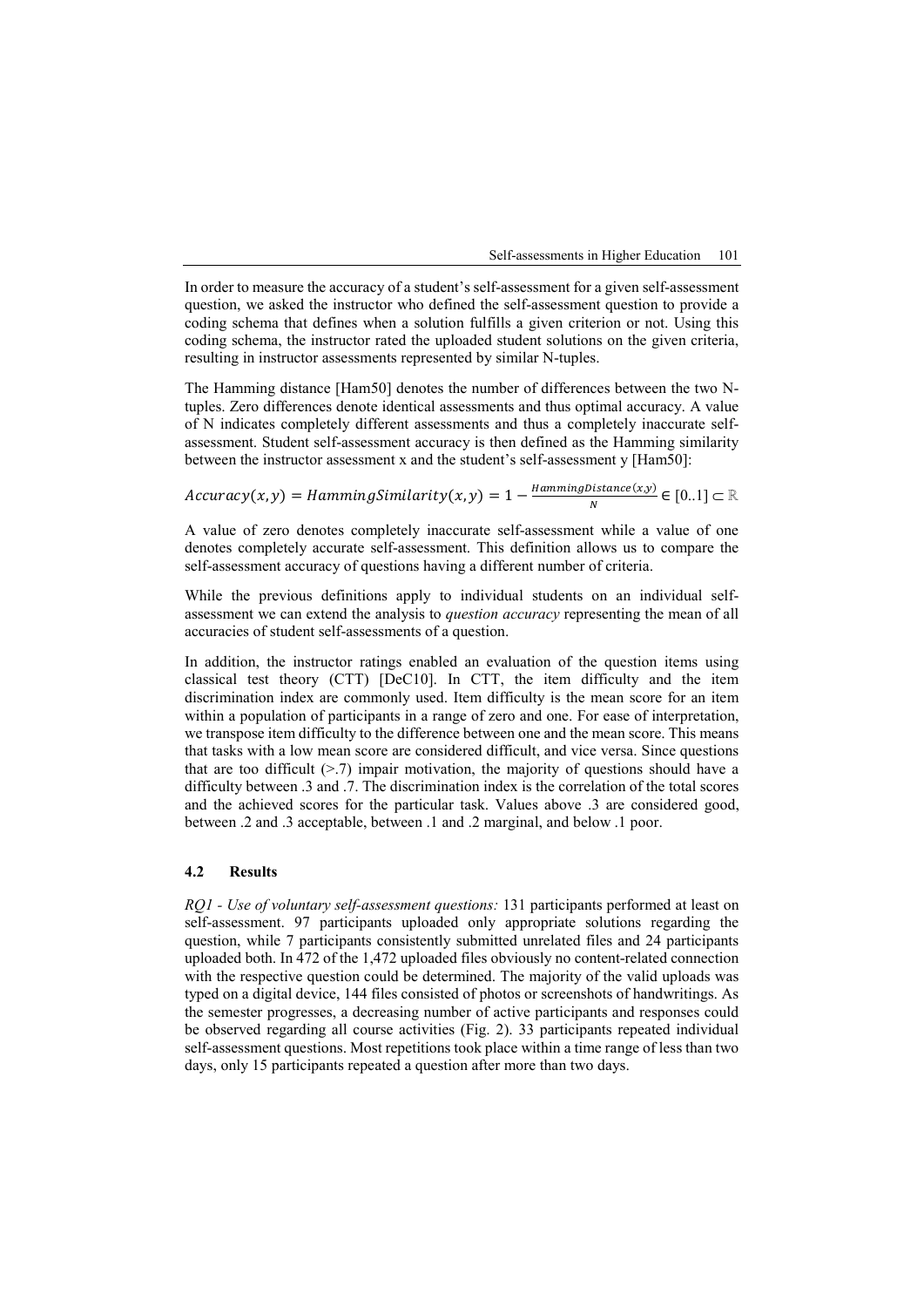

In order to be able to evaluate the self-assessment based on the valid uploads by an expert,

it was necessary to reduce the number of observations. From the four course units we selected those questions that were completed by the most students. In course unit 4 two questions have been processed by the same number of participants, which is why we have chosen both of them. As seen in Tab. 1, five out of 43 questions [HMS21] were selected. 46 participants (35.11 % of the self-assessment users) completed at least one of the five questions. A total of 202 out of 1,000 solutions were uploaded for these five questions, but 56 of them were not related to the question and solutions of 38 more self-assessments were accidentally not recorded or canceled. Consequently, the accuracy of the selfassessment was evaluated for 108 valid uploaded solutions.

*RQ2 - Accuracy of self-assessment solutions:* Figure 3 shows the relationship between accuracy and the ratio of the number of fulfilled criteria, as assessed by the instructor, divided by the number of criteria N. Thus, zero achieved points denote a completely wrong answer while a one indicates a completely correct solution. Values in between indicate partially correct answers. The size of the circles indicates the number of occurrences of this combination. The color indicates the self-assessment question (task).

Obviously, students on different correctness levels showed different accuracy for a given question, whereas this relationship differs between questions. Question 262 shows that the majority of students achieve poor solutions (below .5 correctness) in combination with a relatively low accuracy (below .3). However, accuracy increases with the solution scores. Question 290 shows a diverse pattern, but the majority submitted a correct solution with good accuracy. Question 320 shows more correct solutions (above .5) with good accuracy (upper right quadrant) and a minority of weaker solutions that have been recognized as deficits by the respective participants (upper left quadrant). Questions 346 shows that all students were achieving passable solutions with higher accuracy (upper right quadrant). Question 347 shows that most students achieved few points and were also bad at assessing their work. The few solutions with higher scores showed also a higher accuracy.

In Fig. 4, the relative share for low and high accuracy and points are shown according to four quadrants for each self-assessment question. Occurrences in the top right quadrant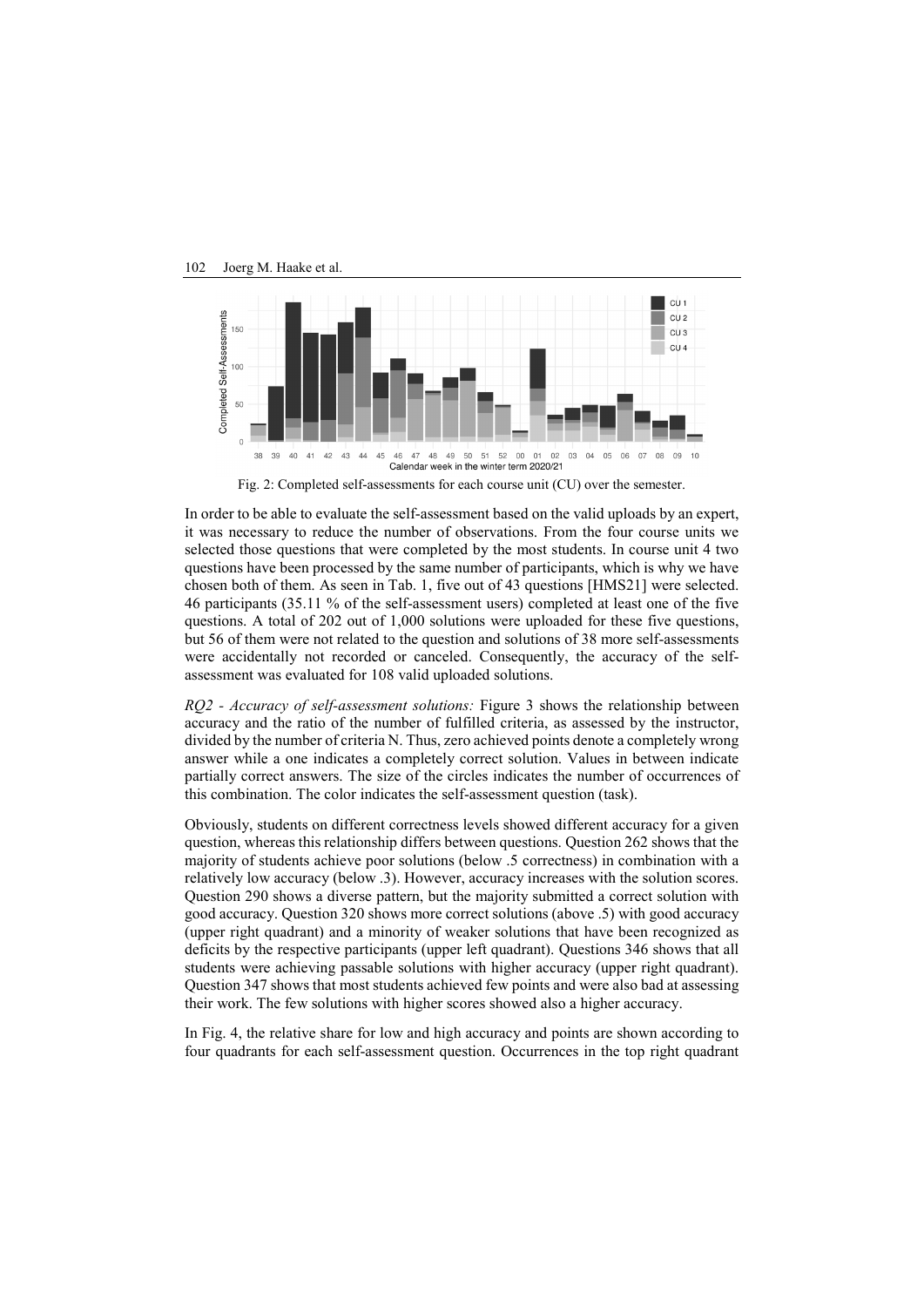

indicate a high score and a high accuracy. Low score, but good accuracy is represented in the top left quadrant. Low values for both, score and accuracy, is mapped to the quadrant in the lower left corner, while high scores and low accuracy is shown in the quadrant at the right bottom. With respect to the population under consideration in each case, the score should span the entire range of values, so that most results fall between .4 and .8. A spread beyond this is desirable, as a differentiation of learners is necessary in the lower as well as in the upper performance spectrum. All self-assessment questions except question 346 meet this demand. Due to a comparatively high accuracy the questions 290, 320, and 346 offer the learners the chance to identify their mistakes and thus improve them based on the feedback provided by this question type.



Figure 3: Self-assessment accuracy per student and question over the instructor-rated achieved points of a total of 108 edited / self-rated solutions to that question

Fig. 3 and 4 do not yet show whether questions were processed more than once and to what extent the solution was improved as a result. In 26 cases users iterated a question one more time. In 35 cases, a question was processed twice or even up to 5 times. The solution improved in 11 cases, while it worsened in two cases. In 22 cases the total score did not change, but often the self-assessment did. At the same time the self-assessment accuracy improved in 19 cases (M=.47, SD=.25), decreased in 9 cases (M=-.35, SD=.24) and remained on the same level in 7 cases.

*RQ3 - Self-assessment question-related characteristics influencing the self-assessment:*  Following the iterative problem-solving process in Fig. 1 self-assessment question can be and characterized by three analytical dimensions: (i) question, and (ii) expected solution, (iii) self-assessment. The first dimension refers to the question itself as a starting point for the problem-solving process. The questions considered here differ qualitatively in the task design (e.g. calculation, short answers, multiple choice), proposed method complexity,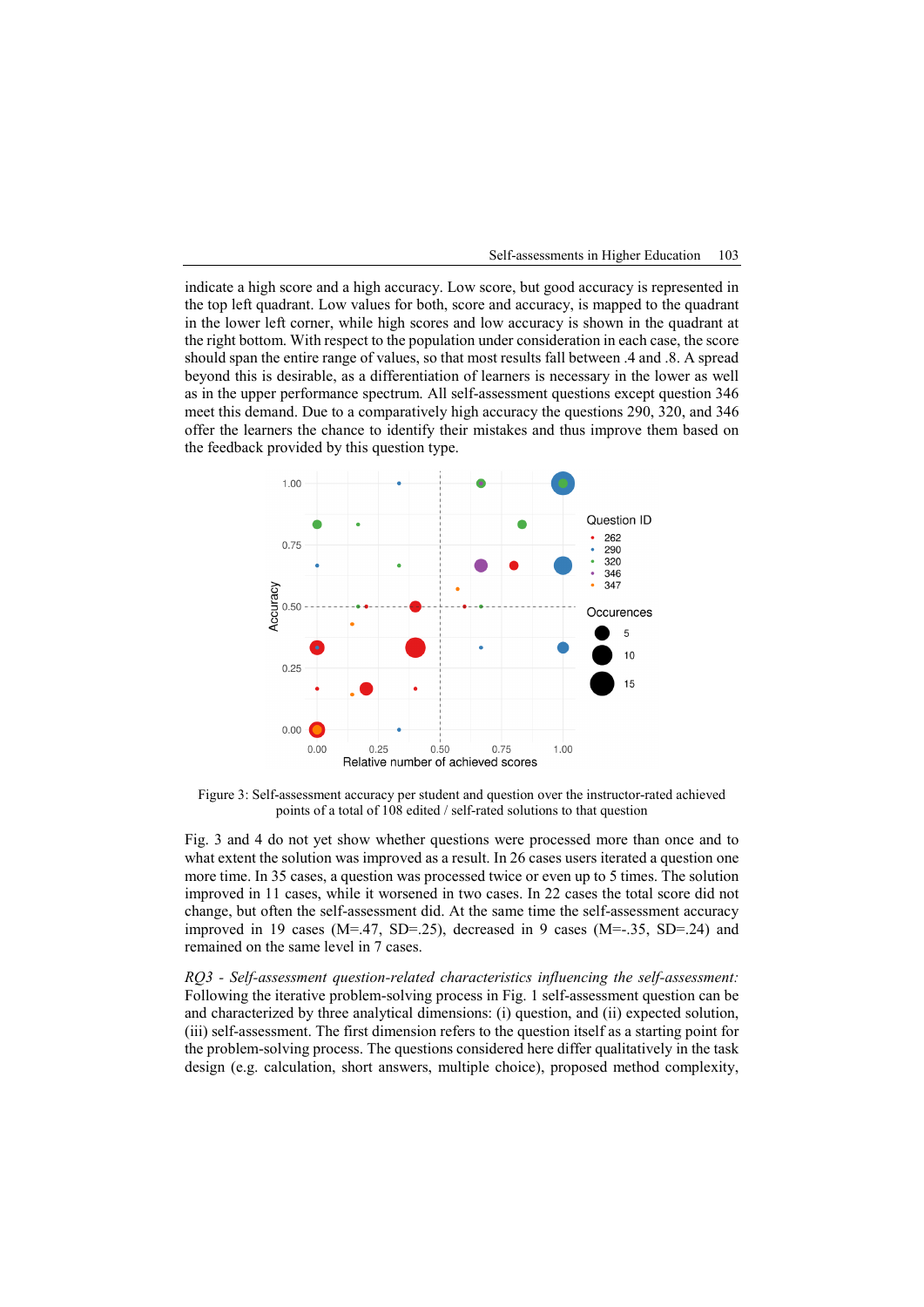scope and transfer requirements and quantitative measures like in the text length (Tab. 1) as well as indicators derived from CTT. The questions 262 and 320 have a reasonable degree of difficulty (.4-.8), while question 290 and 346 are considered easy and question 347 seems to have a very high degree of difficulty. Questions 262, 290, and 320 have a good discrimination index, thus enabling to discriminate between high-performing and low-performing students. In contrast, the questions 346 and 347 are not suitable to distinguish the performance, not least due to the low number of responses.



Figure 4: Relative share of occurrences for scores and accuracy below and above .5

| As a second dimension the expected solution can be described by the length of the sample                         |
|------------------------------------------------------------------------------------------------------------------|
| solution as shown in Tab. 1. The sample solutions contain between 68 and 289 words. The                          |
| solution for question 347 stands out, because students are required to create 20 routing<br>tables additionally. |

| ID    | CU                      |    |                |  |   |     | W SAC N Accuracy Scores <b>t</b> Idif |                            |                                                 |     | DI   |
|-------|-------------------------|----|----------------|--|---|-----|---------------------------------------|----------------------------|-------------------------------------------------|-----|------|
|       |                         |    | q $\mathbf{s}$ |  | M | SD. | M SD                                  |                            |                                                 |     |      |
|       |                         |    |                |  |   |     |                                       |                            | 262 1 42 97 6 46 .47 .34 .41 .38 .70*** .59 .37 |     |      |
| - 290 | 2 34                    |    |                |  |   |     |                                       |                            | 68 3 35 .72 .30 .82 .33 .43* .18                |     | .31  |
| 320   | $\overline{\mathbf{3}}$ | 77 |                |  |   |     |                                       |                            | 278 6 13 .81 .18 .54 .36 .34 .46 .74            |     |      |
|       | 346 4 51                |    |                |  |   |     |                                       |                            | 90 7 5 .73 .15 .67 .00 n.a. .33                 |     | n.a. |
| 347   | $\overline{4}$          |    |                |  |   |     |                                       | 38 289 3 5 .23 .26 .17 .23 | .94                                             | .83 | .00. |
|       |                         |    |                |  |   |     |                                       |                            |                                                 |     |      |

Tab. 1: Self-assessment accuracy per question (CU: course unit; W: text length in words; q: question; s: solution; SAC: self-assessment criteria;  $\tau$ : Kendall's  $\tau$ ; Idiff: Item difficulty; DI: Discrimination Index; significance levels for p-values:0 (\*\*\*), 0.001 (\*\*), 0.01 (\*), 0.05 ())

As a third dimension, characteristics related to the self-assessment include the number of evaluation criteria as shown in Tab. 1 and the correspondence between students' selfevaluation and the expert rating. The evaluation of self-assessment accuracy indicated question-related differences. To better understand these differences, we computed the mean and standard deviation as well as the item difficulty and discrimination index per question (Tab. 1). While the self-assessment question in the first course unit was completed by 46 people, the two questions in course unit 4 were completed by only 5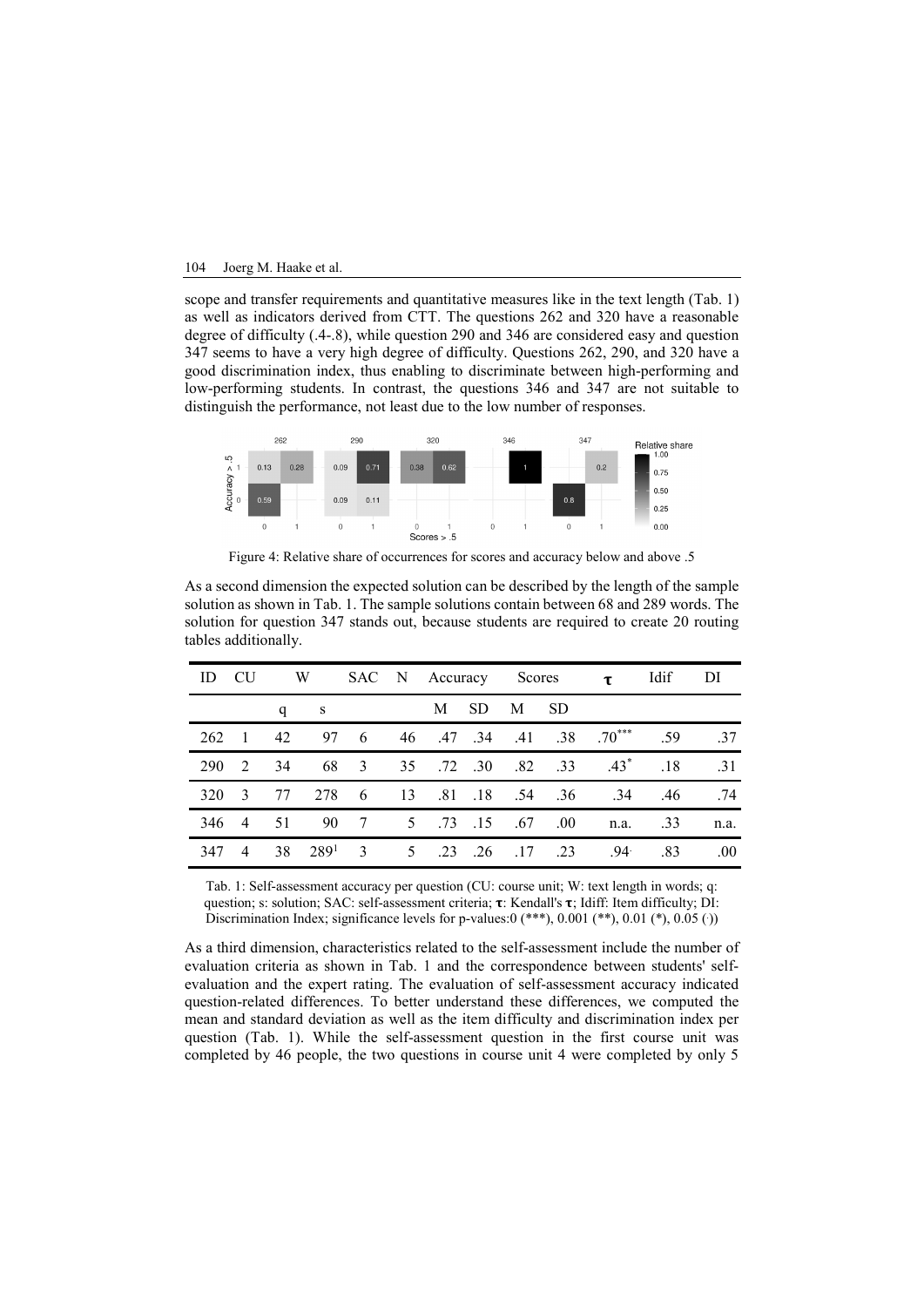Self-assessments in Higher Education 105

people each (see column "N" in Tab. 1). Thus, the results become less reliable with increasing course unit number.

The mean accuracy for the questions 290, 320, and 346 show a considerable good level. Question 262 in the first course unit had most student participants, including those that did not submit solutions to the later questions. Thus, the deviation from the mean accuracy may be larger as more heterogeneous students worked on this question. The comparatively low accuracy of question 347 is related to the low number of participants and the expected extensive solution. As stated in Tab. 1 a positive correlation (Kendall's  $\tau$ ) between the self-assessment accuracy and the achieved points could be found.

Concerning the self-assessment accuracy, item difficulty, and discrimination index the questions 262 and 320 showed the best results. The self-assessment in 262 is a special case because the evaluation criteria included a distractor. Question 320 required a calculation with some transformations. Question 290 caused little difficulty, since the procedure required for the solution could be adopted from the course text. Question 347 stands out, considering its low mean accuracy and high item difficulty. This may be explained by the type of question.

### **4.3 Discussion**

Our research has shown how students use self-assessment questions on a voluntary basis in a semester term (RQ1). Students engage in self-assessment questions after a short period of time, but this activity decreases as the semester proceeds and the course content progresses (see Fig. 2). This general pattern applies to all course related activities in all CS courses. Reasons may be specific to distance learning respective voluntary exercises [GGW14] or may be due to individual challenges of distance learning students who enrolled in multiple courses in parallel, underestimating the effort for learning tasks, job related demands, and seasonal effects of Christmas vacation.

Users upload both, machine-edited and handwritten solutions, indicating the need to support both in the learning process. The participants also showed ways to game the system by uploading nonsense solutions, by collecting sample solutions and selfassessment feedback. These emergent behaviors reveal usability hurdles caused by the mandatory solution uploads and the one-way test sequence imposed by Moodle. While uploads were necessary in order to conduct this research, it may have drastically reduced the total number of re-attempts and the number of participants iterating self-assessment questions immediately or with a time lag compared to past results with a plugin that did not support solution upload and display of sample solutions on demand [Haa20].

From a methodological point of view, the present study is subject to some limitations. First, only 180 out of 534 students enrolled in the course and participated in this study. The self-selection bias for the decision to learn online, to participate in a study including the provision of personal data, and then to take advantage of a specific learning offer in the form of self-assessment questions within a course could be quite large. Furthermore,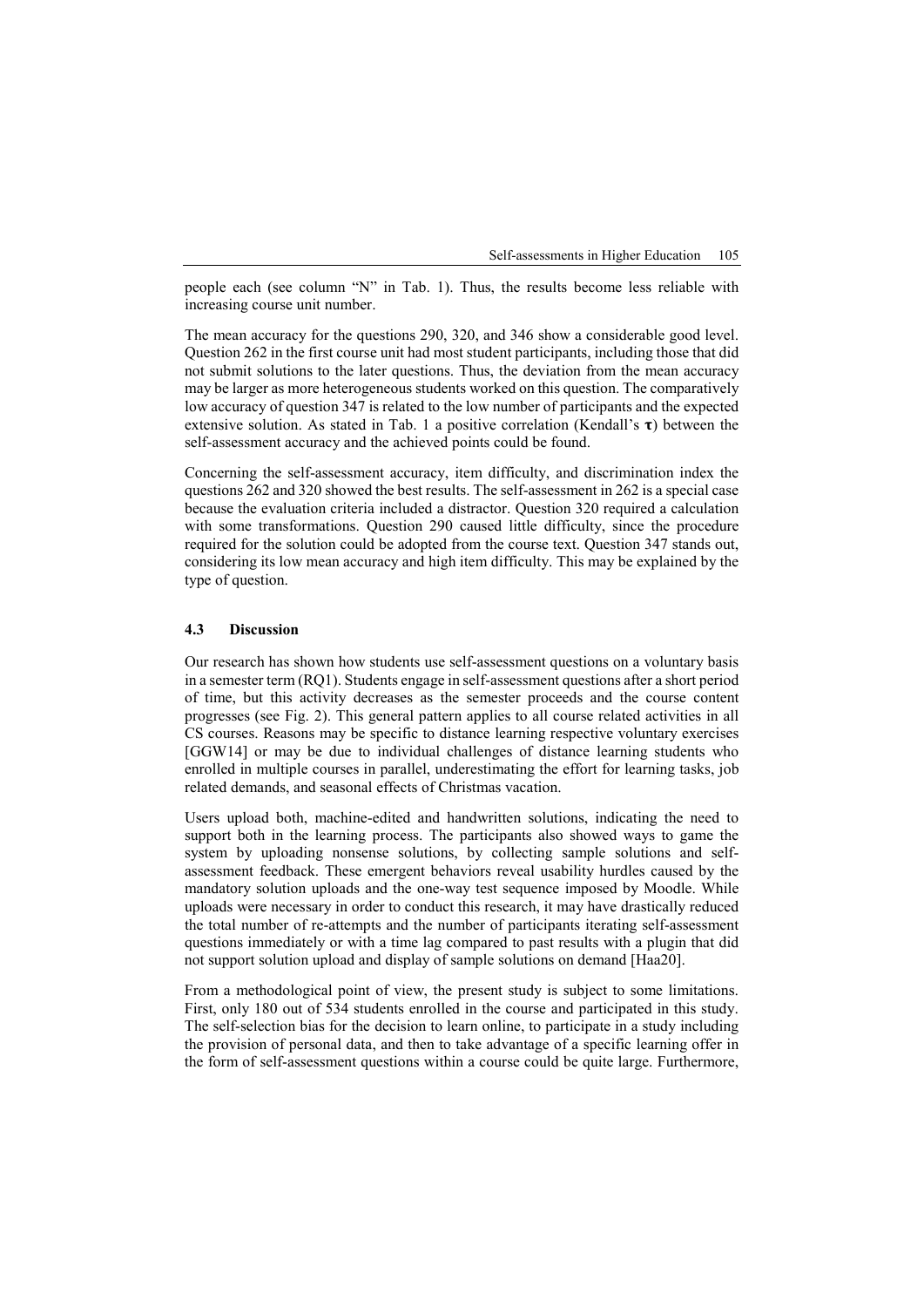we were only able to include 5 of 42 self-assessment questions in the study and had to exclude 472 unusable uploads. It is therefore possible that we were able to target particularly motivated and therefore also high-performing students. Beside that a temporary overload of the server caused the loss of a few log events that could not be stored. Because of a programming error students' self-assessment was not captured for reattempts in 38 cases. However, limitations of this kind are not unusual for field studies. Compared to time-limited and artificially motivated lab studies, the present results show a higher practical relevance and a potential for long-term implementation.

Regarding RQ2 we investigated how well learners did self-assess their solutions. We examined accuracy of self-assessment by comparing student self-assessment with instructor assessment and investigated whether accuracy is related to the quality of the student answer. With regard to self-assessment, the values for accuracy should be as high as possible, but at least greater than .5. The consequence of inaccurate self-assessment is inappropriate feedback, which may harm iterative improvement. Our results regarding accuracy and scores (Table 1) indicate that questions 290, 320 and 346 offered students the chance to identify mistakes and improve them using the feedback.

From a methodological perspective it becomes difficult to ensure the quality of questions and self-assessment criteria that enable learners to self-assess their solutions without the collection and manual review of a student's solution. Alternative approaches to quality assurance, such as assessments by experts in the relevant field, have already been used [Haa20]. Although the comprehensibility of the evaluation criteria for these tasks was confirmed in a previous study [Haa20], the accuracy is not very informative about the completeness and individual fit of these criteria. While the instructor used a predefined binary rating schema for scoring the solutions, a second rater could be used to ensure the reliability of the scores and thus of the accuracy.

Results regarding RQ3 are distinguished between the question, the expected solution, and the self-assessment. With the help of these dimensions and the associated key figures, selfassessment questions can be described and characterized. The used measures and applied methods may be supplemented, e.g. by examining the individual chosen self-assessment criteria or by applying the Item response theory [DeC10]. By considering a greater number of different self-assessment questions it would be possible to further examine correlations between item difficulty and the accuracy of self-assessment. The indication of a positive, but not consistently highly significant, relationship between the two variables requires further investigation. However, in terms of item difficulty, a distinction must be made between the complexity and the comprehensiveness of the required solution. Our results suggest that solutions with a low or moderate extent are easier to self-assess compared to the long solutions. In addition, it can be helpful for self-assessment to have a larger number of assessment criteria including a distractor to choose from. Additionally, the process of dealing with self-assessment questions has not been examined. From the sequence of log events and the duration of individual processing steps, further insights could be gained.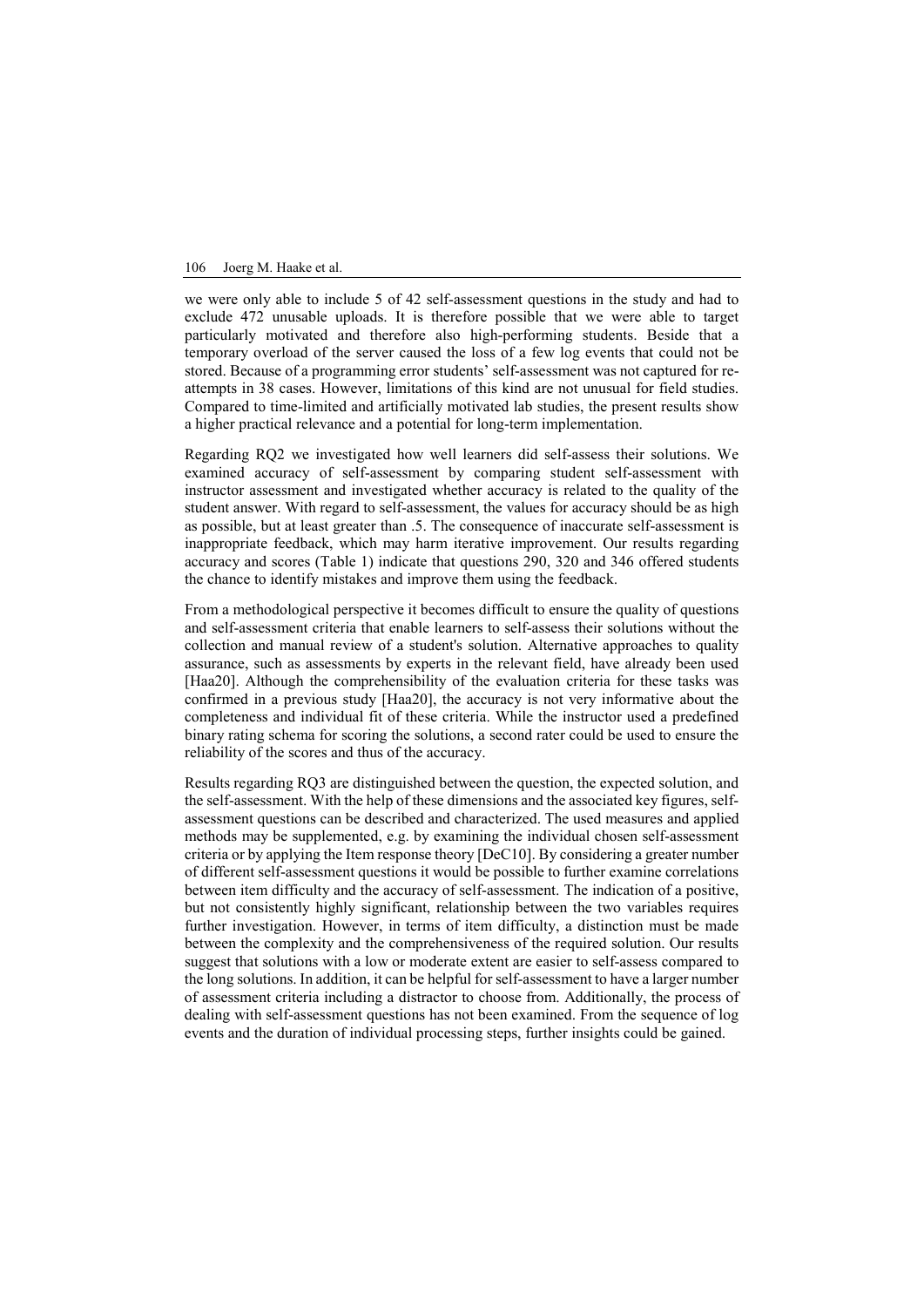Self-assessments in Higher Education 107

## **5 Conclusions**

Students can only make use of formative assessment, if their self-assessment is accurate enough and if they make use of feedback for improving their answer. The evaluation of self-assessment used on a voluntary basis showed that students generally try to secure feedback from exercises and feedback for themselves. The uploading of blank answers also shows that students try to circumvent the barriers of an exercise in order to still be able to retrieve the feedback information. Assessment criteria and standardized operator requirements could be better assisted by a "help" menu to prevent invalid uploads. With respect to RQ1 the results demonstrate that for quite differently designed questions, students used the degrees of freedom to upload different valid or invalid as well as handwritten or typed solutions. By comparing the self-assessment ability and the actual points scored (RQ2), we were able to identify 108 uploaded solutions that offered students the chance to identify their mistakes and improve them based on the feedback. However, the relationship between the accuracy and solution scores requires further research considering students' abilities and the difficulty of self-assessment depending on the completeness of the solution. As factors influencing the self-assessment (RQ3), we were able to identify item difficulty and, related to this, the comprehensiveness of the expected solution. Our results suggest that solutions with a low or moderate extent are easier to selfassess compared to the long solutions. In addition, fine-grained assessment criteria and distractors can aid self-assessment.

The evaluation of students' solutions has proven a suitable instrument for a practical quality assurance, which should be considered for improvement of newly introduced or random sampled self-assessment questions. Therefore, the solution input (text, formulas, images) including the upload of handwritten solutions should be streamlined for sake of usability. Overall, the self-assessment question type has shown the potential for providing scalable learning support, cross-domain applicability is an open issue. Fine-grained assessment criteria and freedom of solution input are recommended, and high usability of the plugin seems a prerequisite for increasing iterative improvement of solutions. Complexity of expected solutions is still a challenge to be explored together with earlier access to criteria in a self-assessment.

### **6 References**

- [And19] Andrade, H. L.: A critical review of research on student self-assessment. Front Educ 4:1–13, 2019.
- [BLT15] Boud, D.; Lawson, R.; Thompson, D.G.: The calibration of student judgement through self-assessment: disruptive effects of assessment patterns. Higher Education Research & Development, 34 (1). S. 45-59, 2015.
- [BW09] Black, P., & Wiliam, D.: Developing the theory of formative assessment. Educational Assessment, Evaluation and Accountability, 21(1), 5–13, 2009.